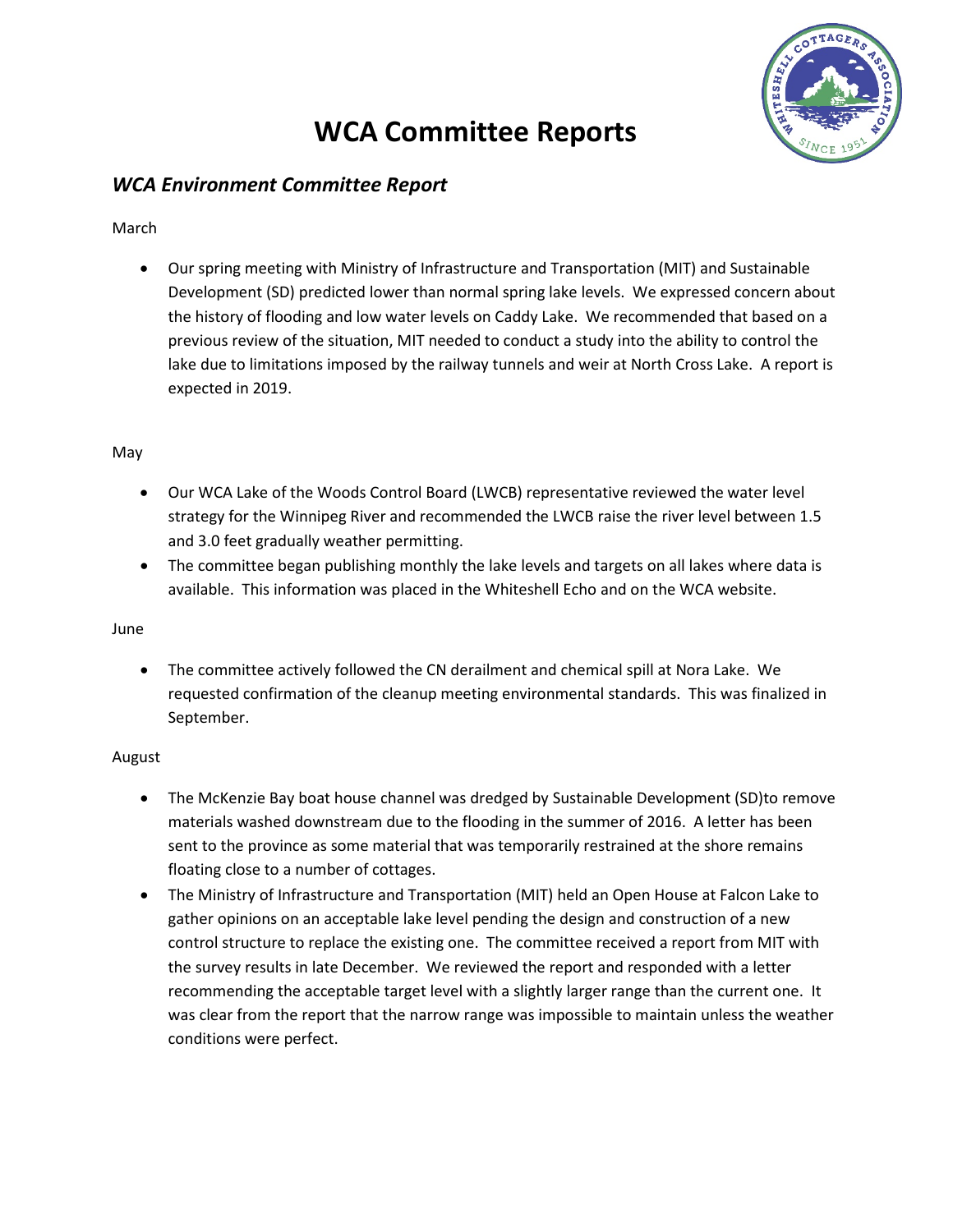#### September

- Our fall meeting with MIT and SD included discussion and updates on all activities ongoing or planned for the future. In addition to normal business members from several lakes requested time to make personal presentations regarding issues with lake levels and water quality.
- Falcon Lake boathouse channel at Block 23 was dredged by SD to maintain an acceptable depth for safe boat traffic. We will be monitoring the success of this remedy in future.
- We received reports of infestations of Purple Loosestrife along Highway 307. We have posted a website address on the WCA website where cottagers may report additional sightings. We plan to support the purchase and distribution of insects that only feed on this plant in 2019.

#### October

- We received a request from Betula Lake cottagers to look into what can be done about the recreational quality of their lake water. We have gathered information from MIT about water inflow rates and lake levels for the past 5 years. A short survey has been sent out to all Betula Lake cottagers. We plan a meeting with MIT and SD to discuss how to improve the situation.
- We confirmed that the Falcon Lake Block 10 boathouse channel is scheduled for dredging by SD in 2019. A date has not yet been selected.
- The normal drawdown of the lakes to winter levels was not required on most of the lakes due to the lower than normal summer rainfall. A letter was sent to MIT to request that Jessica and White Lakes be adjusted as they were above the summer targets in late fall.

# *WCA ECHO Committee Report*

In 2018 we published 5 regular issues of the Whiteshell Echo; two editions were sent to all cottagers in the Whiteshell and the remaining three were sent to WCA members only.

We would like to thank our Editor, James Buchok, for all his hard work. In addition, we would like to thank all the dedicated individuals who have committed their time and effort to writing articles for the Echo. A special thank-you to those who have volunteered to proofread the paper. We are open to articles and pictures from Whiteshell members; if you have any news items, you can pass them on to your lake director or the Editor.

## *WCA Website Committee Report*

The Website Committee aims to keep members informed of news, events, and issues of interest to cottagers in the Whiteshell. Through the website at www.whiteshellcottagers.com members have access to a wide variety of information including meeting minutes, electronic copies of the Echo,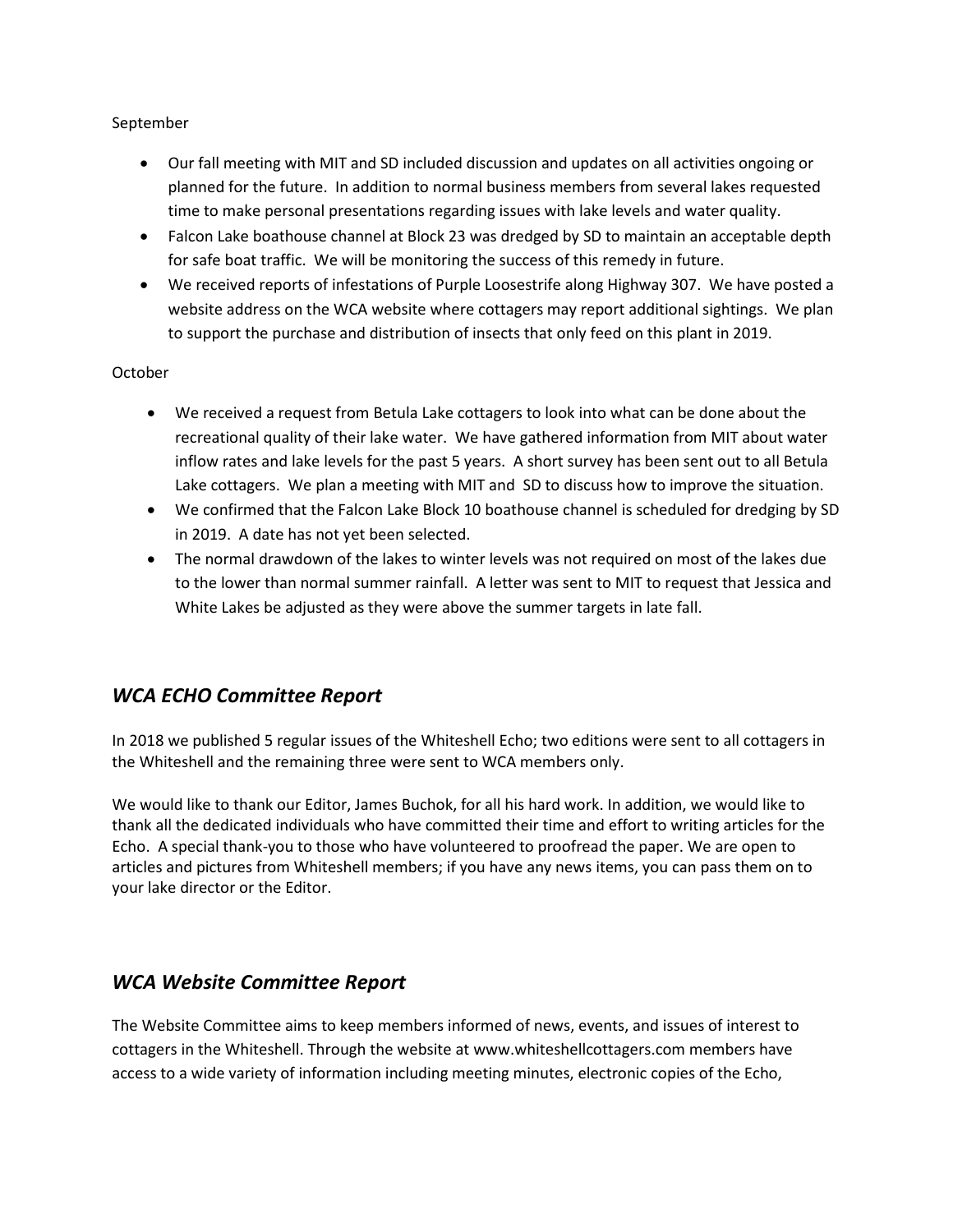committee news, safety alerts, information about membership benefits, special events, etc. In the past 3 months, the website has had 3,500 unique visitors.

All WCA members should be receiving occasional emails with the subject line "WCA E-Blast : Current News & Info" If you haven't received these emails, please contact wca@whiteshellcottagers.com and provide your current email address to make sure that you receive these messages containing news, safety information and important WCA updates.

We also have Instagram and Facebook to keep you up to date.

Our Instagram feed is all about the beauty of the Whiteshell and the people that love it. Search for #whiteshellcottagers within Instagram to find our feed. Make sure to tag us in your Instagram posts and we just might feature your picture!

Follow us on Facebook for great features including news, safety information, ideas, stories, events and great pictures. We have had over 2,700 "likes" and over 2,900 followers on Facebook. There are new posts every day!

If you have news or photos to share, message us on Facebook, tag us @whiteshellcottagers in your Instagram post or email us at webmaster@whiteshellcottagers.com.

## *WCA Membership Committee Report*

While final Membership numbers for 2018 were a touch disappointing at 2,035 (down slightly from 2017) we can't thank you enough for your membership and continued support.

For 2019 the WCA Membership committee is putting the focus into community involvement and has already had some early 2019 success. WCA volunteers were highly visible and well received at Beaver Days & Falcon Lake Winter Fish Off. WCA will be front & center throughout the Park this summer – be sure to stop by our displays & offer your encouragement. We have also returned to a few things that proved popular in the past. An early bird membership draw for two (2) front row, center ice (right behind the opposition bench) JETS tickets to the March 28th game vs the New York Islanders. was held mid-March with winner being Ron & Leona Klassen of Brereton Lake. Succession planning seminars (free for members) also return (June 15, 2019 & June 19, 2019). Watch for details & registration process.

Thanks to over a dozen WCA volunteers donating their time for this three-day event, our booth at the Cottage Country Lake & Cabin show was by far our most successful.

As of April 1, 2019, the early results are encouraging. Sitting at 1,588 members it puts us at a pace ahead of same time last year.